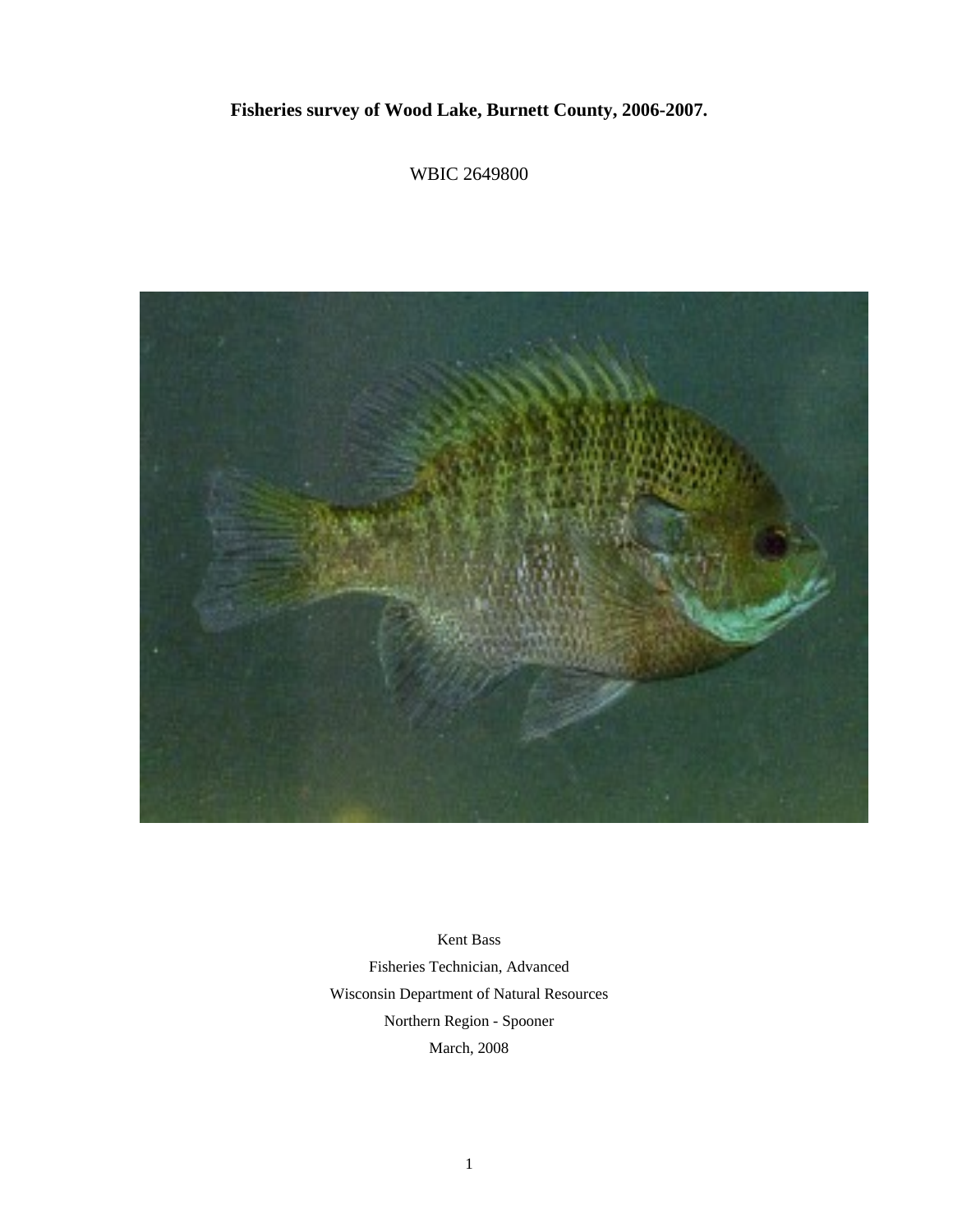# **Executive Summary**

 The fish community of Wood Lake was sampled using mini fyke nets, fyke nets, and electrofishing in 2006 and 2007 to determine relative abundance, size distribution, and growth, especially for gamefish and panfish. A total of 194 northern pike **Esox lucius** were captured during fyke netting in April 2007. Size distribution was comparable to electrofishing surveys in 1985 and 1994, but PSD was lower than northern Wisconsin averages. Growth rates improved since the previous survey and are near regional and statewide averages. Electrofishing samples of largemouth bass Micropterus salmoides in October 2006 and May 2007 showed an abundant population. Catch-per-effort (CPE) of largemouth bass averaged 100 fish/hr between the fall and spring samples, which is much higher than in 1985 and 1994. However, CPE of fish >16 in declined. The growth rate of largemouth bass also declined since 1994 and was below regional and statewide means. In addition, growth rates no longer meet the minimum standard (>14 in at age-6) established for largemouth bass by Wisconsin Department of Natural Resources (WDNR). Bluegill Lepomis macrochirus CPE from electrofishing was also higher than in 1985 and 1994, mainly due to an abundance of small fish  $(\leq 4 \text{ in})$ . CPE for bluegills  $\geq 7.5$  in was higher than in the past. Growth of bluegills declined since 1985 and was below state and regional means for fish younger than age-5. The fish community of Wood Lake remained diverse. An August 2006 mini fyke net survey captured 21 species of fish and several other species were noted during recent sampling. White sucker Catostomus commersoni and shorthead redhorse Moxostoma macrolepidotum appear to be less abundant than in the past. Carp Cyprinus carpio remain a minor part of the fish community, and rusty crayfish Orconectes rusticus were documented by WDNR for the first time in Wood Lake. The minimum length limit for harvest of largemouth bass should be eliminated in the hopes of reducing largemouth bass abundance. Any sampling efforts in the future should include collection of ageing data.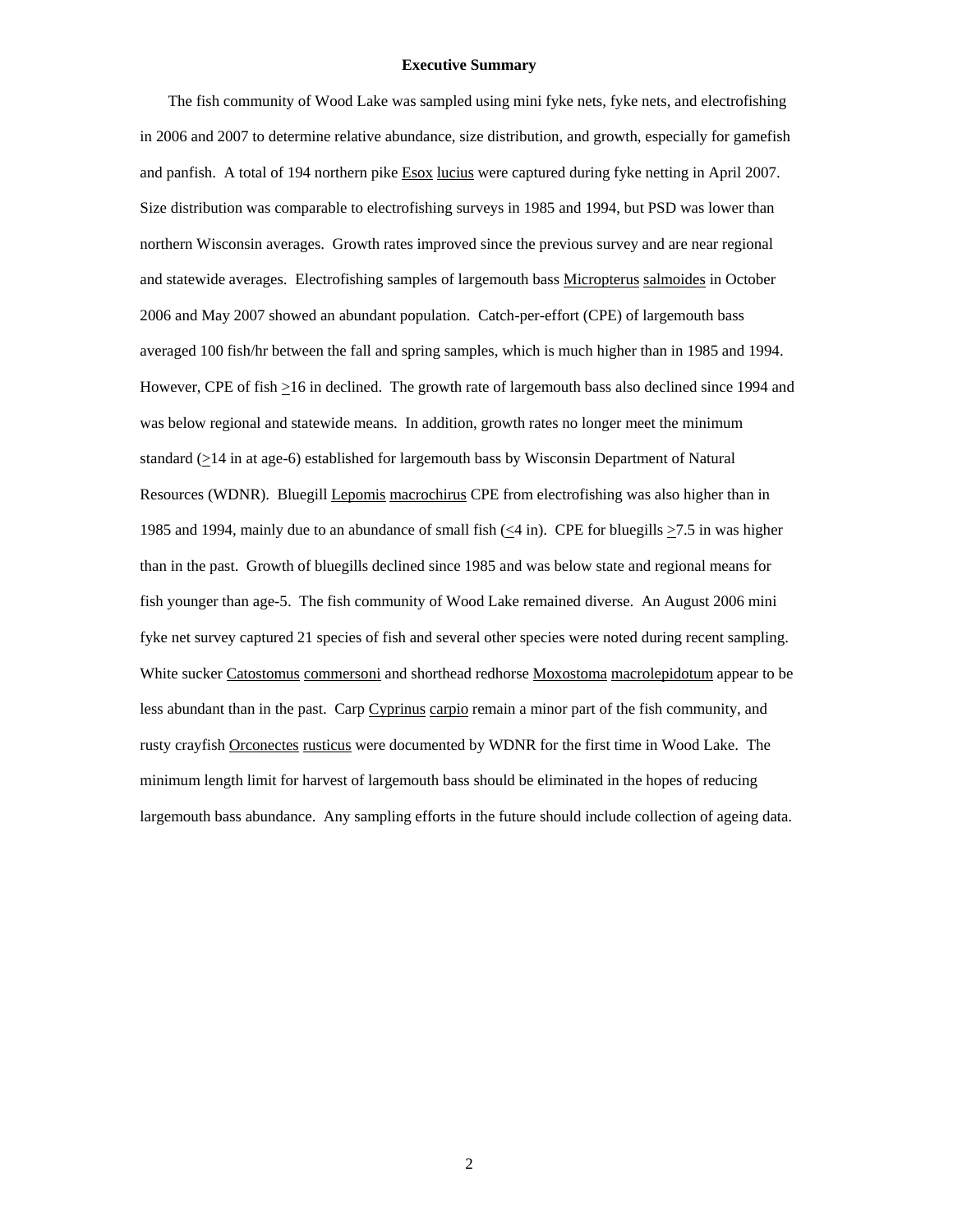# **Introduction**

 Wood Lake is a 520 acre, hard water, drainage lake located on the Wood River in southwestern Burnett County. There is a park and a county owned boat landing on the northwest side of the lake. There is also a town owned undeveloped boat landing on the east side of the lake. The shoreline of Wood Lake is mostly privately owned and is well developed. There are six state owned islands on the lake. The littoral zone is composed mostly of sand and gravel, with some muck. Aquatic vegetation is abundant. The maximum and mean depths are 35 feet and 16 feet, respectively. The fishery consists mainly of largemouth bass, northern pike, bluegill, and black crappie Pomoxis nigromaculatus. Yellow perch Perca flavescens, pumpkinseed L. gibbosus, green sunfish L. cyanellus, rock bass Ambloplites rupestris, black bullhead Ameiurus melas, brown bullhead A. nebulosus, yellow bullhead A. natalis, bowfin Amia calva, white sucker, shorthead redhorse, and carp are also present. Common forage species include blacknose shiner Notropis heterolepis, golden shiner Notemigonus crysoleucas, brook silverside Labidesthes sicculus, and bluntnose minnow Pimephales notatus. Also found during recent sampling were banded killifish Fundulus diaphanus, fathead minnow Pimephales promelas, hornyhead chub Nocomis biguttatus, iowa darter Etheostoma exile, johnny darter E. nigrum, blackchin shiner N. heterodon, common shiner Luxilus cornutus, mimic shiner N. volucellus, spottail shiner N. hudsonius, spotfin shiner Cyprinella spiloptera, central mudminnow Umbra limi, walleye Sanders vitreus, and tadpole madtom Noturus gyrinus.

 Wood Lake has been managed mainly for largemouth bass, northern pike, and panfish in the past. The first record of stocking occurred in 1936 when "bass" were stocked. Walleyes were stocked in the early 1940s but failed to establish a fishery. Largemouth bass and northern pike had been stocked frequently in the 1940s and early 1950s, but no stocking has occurred in Wood Lake since 1962. WDNR egg taking operations took 12 quarts of northern pike eggs from 1948-59.

 There has been a 14 in minimum length limit on largemouth bass since 1989. No length limits were in effect from 1979 to 1988. A 10 in minimum length limit was in place from 1971 to 1978 due to a Burnett County-wide regulation. Prior to that, there were no length limits in effect on largemouth bass for more than 20 years on Wood Lake. Volunteers from Wood Lake have monitored water quality since 1987 as part of the Self Help Lake Monitoring Program. A WDNR report (Cahow 1998) identified 16 sensitive areas "that merit special protection of the aquatic habitat." Wild rice was found in four of the sensitive areas. Carp have been present in the Wood River system for decades and have been

3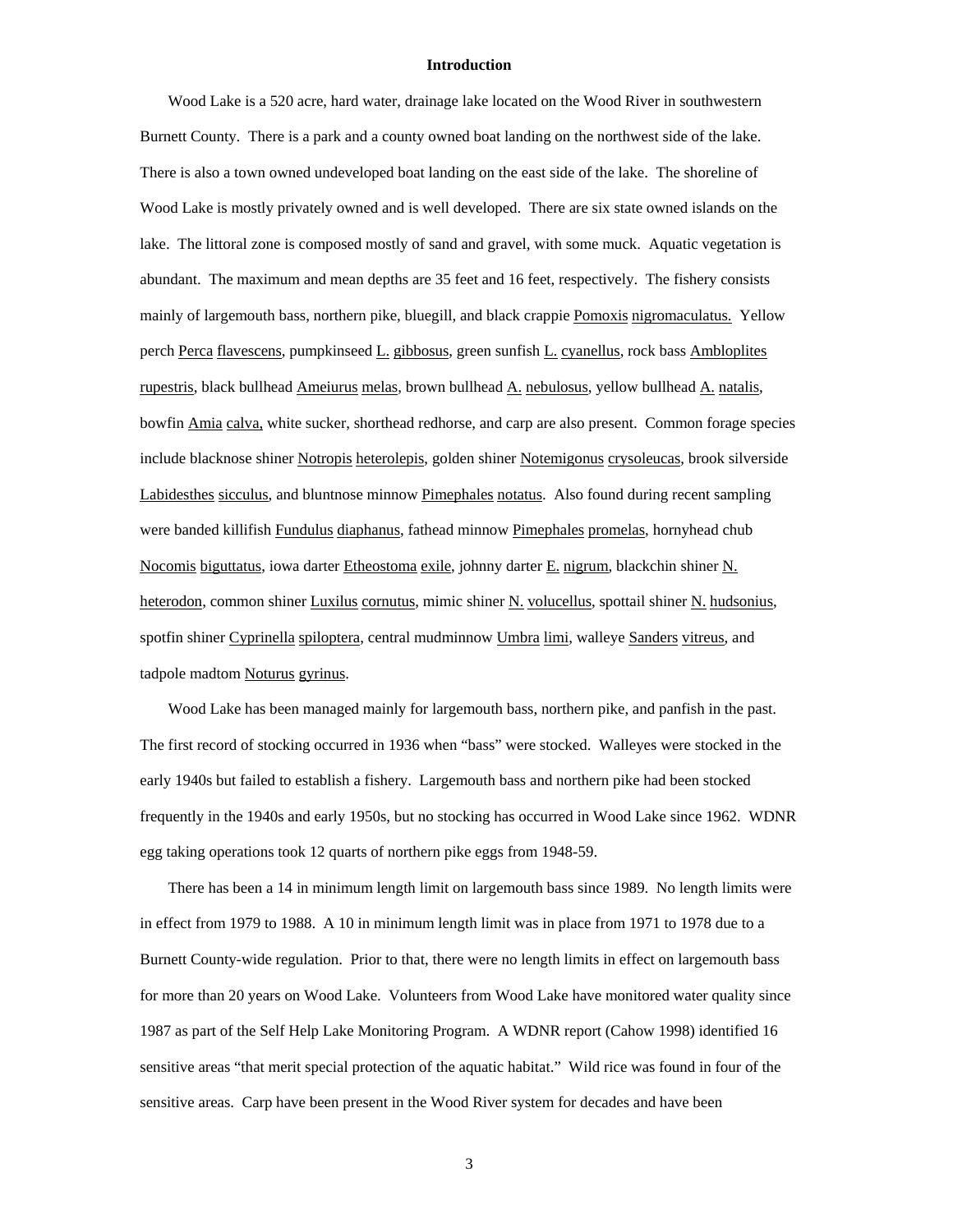occasionally removed by commercial fishermen. The last record of commercial carp harvest on Wood Lake occurred in 1989 when 3,500 lb were removed in 3 days of gill netting.

 A number of fisheries surveys have been conducted on Wood Lake. In June 1970 an electrofishing survey was conducted to determine the status of the fishery and required management. A small number of northern pike were captured. Haanpaa (1971) concluded that stocking of northern pike may be necessary to maintain a fishery. A limited carp population was also found which "did not present a management problem" at the time. Two nights of electrofishing were conducted in the fall of 1985. Largemouth bass, northern pike and panfish were collected and measured, and ageing material was taken. Largemouth bass were growing faster than the northwest Wisconsin average, while northern pike were growing slower than average. Large northern pike were found to be in excellent condition, but small northern pike were found to be in very poor condition. Very few "small" bluegill were collected or observed. Growth of bluegill and pumpkinseed was found to be slightly slower than the northwestern Wisconsin average. While other fish species were not collected, relative abundance was noted. Brook silversides and common shiners were deemed abundant. An electrofishing survey was conducted in September 1994. Ageing material was collected from northern pike and largemouth bass. Northern pike continued to grow slower than the local average and were in poor condition. Largemouth bass growth rates had slowed since the 1985 survey but remained above local averages. Panfish were also collected and measured, and the relative abundance of other species was recorded. Brook silversides were the only species noted as abundant, while white suckers and bowfin were considered common. Large, but no small carp were observed. Six mini fyke nets were set for one night in July 1996 as a part of a statewide lakes monitoring program. Fourteen species of fish were captured. Largemouth bass, bluegill, and hybrid sunfish dominated the catch. The objectives of this study were to sample the fish community of Wood Lake during 2006-2007 using statewide baseline monitoring protocol.

# **Methods**

As a component of the statewide baseline lakes monitoring protocol, eight mini fyke nets were set on 22 August 2006 to sample the entire fish community (Figure 1). The mini fyke nets measured 3 ft wide by 3 ft tall and included a 1 in square mesh panel to exclude turtles and larger fish. All 8 nets were removed the following day, and all fish were identified and counted.

4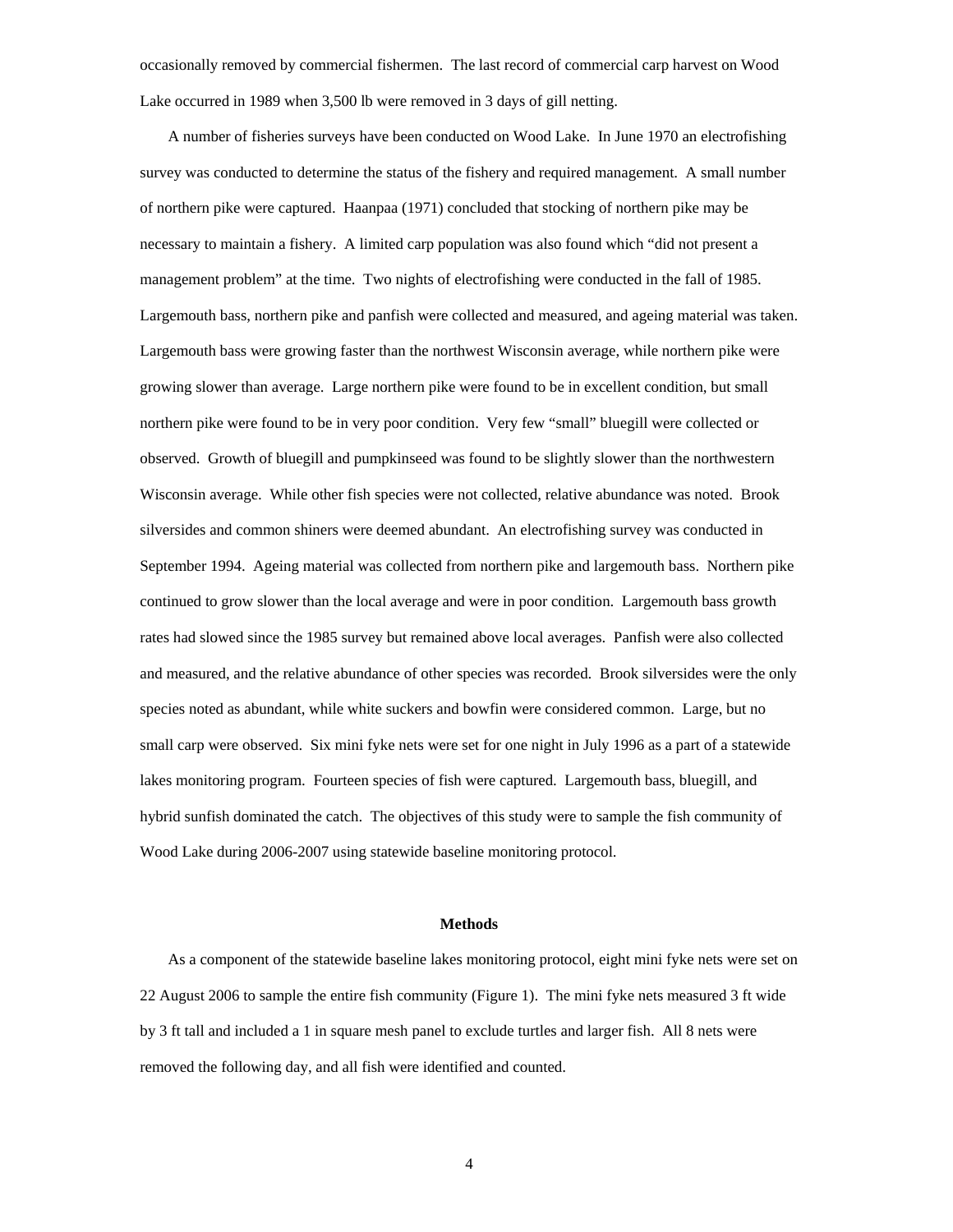An AC electrofishing survey was conducted on the night of 9 October 2006. Two 2-mile stations were sampled (Figure 2). Gamefish were collected throughout the entire stations. Each station included a half-mile index station where all fish were collected. All gamefish and panfish were measured to the nearest 0.1 in, while other fish were identified and counted. For age analysis, scale samples were removed from a subsample of bluegill and largemouth bass less than 12 in, while dorsal spines were removed from larger largemouth bass. Mean length-at-age comparisons for bluegill and largemouth bass were made to regional (18 county Northern Region) and statewide data using the WDNR Fish and Habitat statewide database. Local comparisons for bluegill and largemouth bass were made using Washburn and Burnett County data from 2000 to 2007. An index of proportional stock density (PSD) and relative stock density (RSD) was used to describe and compare population size structure of northern pike and largemouth bass to regional means and past surveys (Anderson and Neumann 1996). PSD values for bluegill and largemouth bass represent the percent of fish larger than stock length (3.0 and 8.0 in, respectively) that are larger than 6.0 and 12.0 in, respectively. RSD-15 values represent the percent of largemouth bass larger than stock length that are larger than 15 in.

Northern pike were sampled in Wood Lake during the spring spawning period of 2007. Fyke nets (4x6 ft frame) were set in Wood Lake immediately at ice-out to collect adult northern pike (Figure 1). Five nets were set on 1 April and an additional net was set the following day. Due to weather conditions all six nets were laid down on 4 April. On 9 April all six nets were reset along with two additional nets. Some nets were occasionally moved to different locations to maximize catch. Three nets were removed on 11 April, and the remaining five nets were removed on 12 April for a total of 38 net lifts. All northern pike sampled were sexed, measured to the nearest 0.1 inch, and given a top caudal fin clip. Weight was measured to the nearest ounce, and a scale sample was removed for age analysis on a subsample of northern pike. Sex of individual fish was determined by the presence of gametes. Northern pike mean length-at-age comparisons were made to previous Wood Lake surveys and to regional and statewide data using the WDNR Fish and Habitat statewide database. Indices of proportional stock density (PSD) and relative weight (Wr) were used to describe and compare population size structure and condition to regional means and past surveys (Anderson and Neumann 1996). PSD represents the percent of fish larger than stock length (14.0 in) that are larger than 21.0 in. Relative weight is the ratio of a fish's weight to the weight of a "standard" fish of the same length.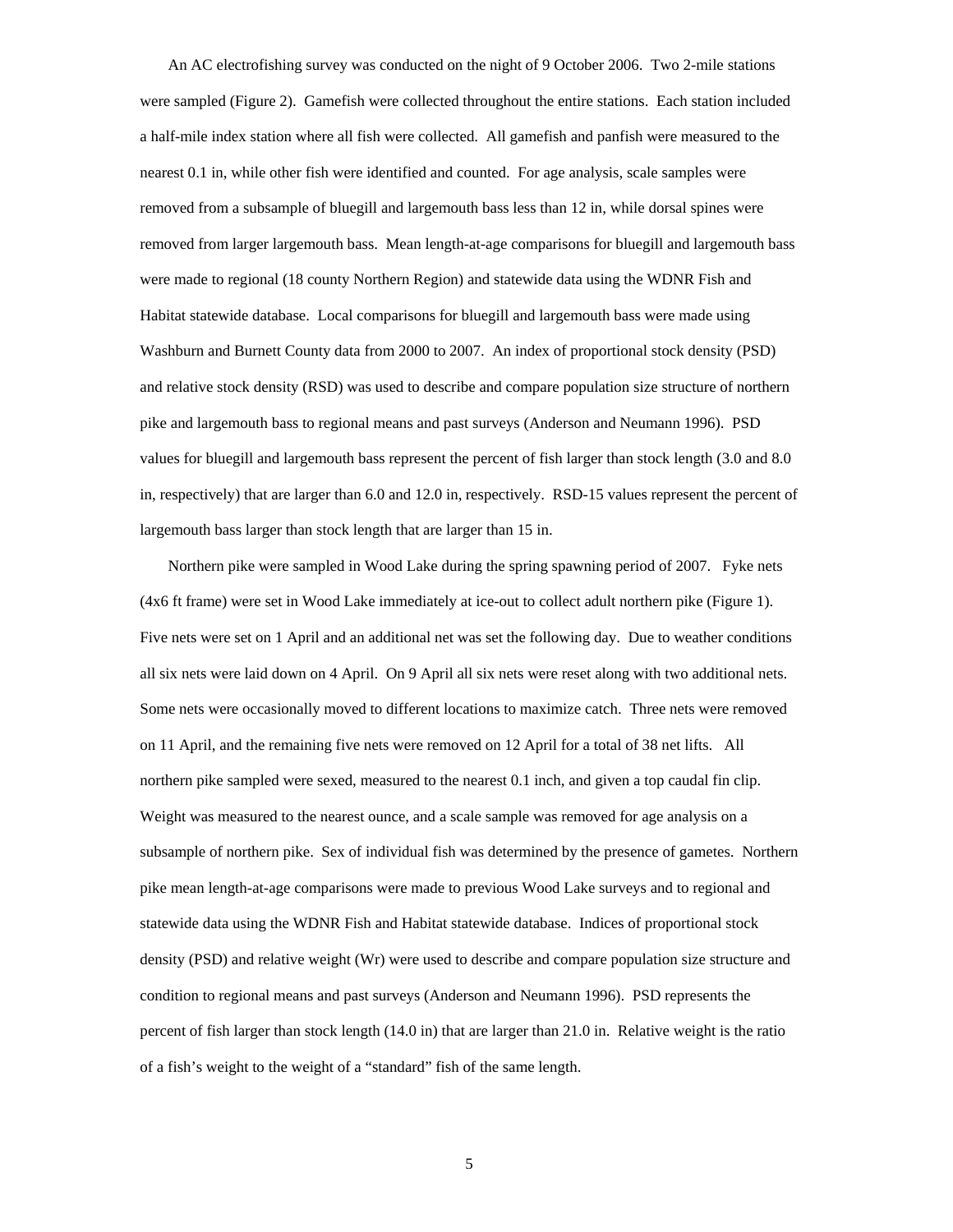Largemouth bass and panfish were targeted and collected using AC electrofishing on the night of 15 May 2007. Three 2-mile index stations were sampled (Figure 2). All gamefish were collected throughout the entire stations. Each index station included a half-mile substation where all panfish were also collected. All fish collected were measured to the nearest 0.1 in. PSD and RSD values were generated and used to describe and compare size structure.

#### **Results and Discussion**

 Largemouth bass. Electrofishing in October 2006 captured 140 largemouth bass, of which 31% measured 12-13.9 in (Figure 3). Lengths of sampled fish ranged from 3.0 to 16.4 in and averaged 10.5 in (SD=3.2). In comparison, mean lengths of fall electrofishing samples in 1985 and 1994 were 10.3 (SD=3.1) and 10.9 (SD=4.0) in, respectively. PSD of the 2006 sample was 55, compared to 32 in 1985 and 76 in 1994. RSD-15 in 2006 was only 6, which has decreased from 11 in 1994 and 12 in 1985. Fall electrofishing CPE of largemouth bass has increased from 18 fish/hr in 1985 and 46 fish/hr in 1994 to 82 fish/hr in 2006 (Figure 4). Further, fall CPE was higher in every individual inch group from 6 to 15 in. However, CPE for fish >16 in was lower than in the previous fall surveys. Also, largemouth bass >14 in accounted for a smaller percentage of the total catch in 2006 than before (Figure 5).

 Electrofishing in May 2007 captured 290 largemouth bass, ranging from 4.5 to 17.9 in and averaging 11.8 in (SD=2.6; Figure 3). The catch rate (118 fish/ hr; 48 fish/ mi) was the highest yet recorded on Wood Lake, further evidence of increased abundance. As with the fall sample, more largemouth bass measured in the 12 and 13 in classes than in any other length groups. Largemouth bass measuring 12 to 14.9 in accounted for 54% of the May sample. Despite this, May PSD was 68, lower than that from the fall 1994 survey. May RSD-15 was only 7, also lower than in 1994.

 Growth of largemouth bass has declined since previous surveys and is now below local, regional, and statewide means (Figure 6). In 1985 largemouth bass grew much faster than average, reaching 16 in in 6 years. The 14 in minimum length limit went into effect in 1989. By fall 1994, six growing seasons later, CPE was more than 2 times higher and growth rates had declined. Six year old largemouth bass averaged only 13.7 in. It now takes more than 7 full growing seasons for the average largemouth bass in Wood Lake to reach the 14 in legal minimum and more than 10 seasons to reach 16 in. Wood Lake largemouth bass growth fails to meet the minimum growth standard established by WDNR (>14 in at 6 years), and, therefore, an exemption to the minimum length limit has recently been proposed for Wood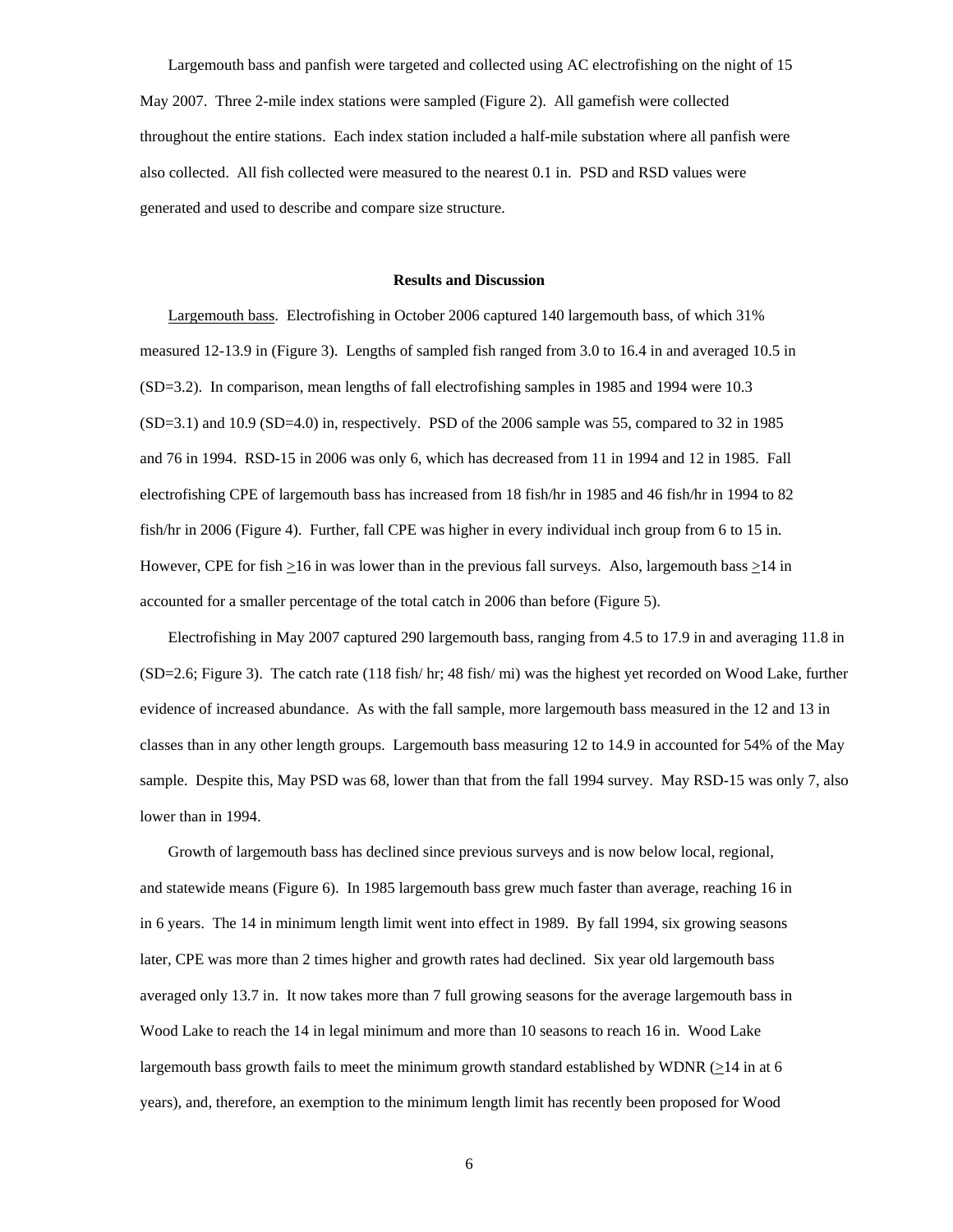Lake. The reduction in growth is very likely due to an increase in abundance. If current growth rates are maintained or continue to decline, it will be increasingly unlikely that "memorable" large (>20 in) largemouth bass will be present in Wood Lake.

 Northern pike. Electrofishing in October 2006 captured 46 northern pike (27 fish/hr). CPE in fall 1994 and 1985 was 17 fish/hr and 32 fish/hr, respectively (Figure 7). Lengths ranged from 10.0 to 34.4 in and averaged 18.5 in (SD=4.0). Fish between 16.0 and 20.9 accounted for 69% of the catch. Only 2 northern pike  $(4%)$  measured  $\geq$ 25 in. PSD of this sample was 14. In comparison, fall electrofishing PSD was 16 and 25 in 1985 and 1994, respectively.

 A total of 194 northern pike (5.1 fish/per net night) averaging 18.6 in (SD=3.7) were captured with fyke nets, ranging in length from 8.8 to 33.3 in (Figure 8). Male northern pike accounted for 52% of the catch and averaged 17.8 in (SD=2.3), while females averaged 20.6 in (SD=3.9). Comparable to the fall electrofishing survey, northern pike measuring between 16.0 and 20.9 in accounted for approximately two-thirds of the catch, and only 7 fish (4%) measured  $\geq$ 25 in. Northern pike PSD in 2007 was 21, which is lower than the mean (30) reported by Margenau et al. (1998) for 19 northern Wisconsin lakes. There have been no spring fyke netting surveys on Wood Lake in the past to compare this survey with.

The mean weight of sampled northern pike from fyke netting was 1.76 lb (SD=1.2). Weights ranged from 0.2 to 9.0 lb. Relative weight (Wr) of all sampled northern pike was 95, which is above the mean value (92) reported by Margenau et al. (1998) for 19 northern Wisconsin lakes. However, Wr decreased with age for both sexes and for all fish combined (Figure 9). Female northern pike, in particular, showed a pronounced decrease in Wr with age. This may be explained by a possible lack of preferred prey availability for larger northern pike.

 Growth of northern pike in Wood Lake appears to have improved since both the 1985 and 1994 surveys and is now better than the Northern Region average (Figure 10). The average length of a four year old northern pike in Wood Lake is now 20.0 in, compared to 15.5 in and 18.2 in in 1985 and 1994, respectively. Despite the apparent increase in growth, caution should be exercised when making any management decisions based on northern pike growth data from this and previous years. Age interpretations using northern pike scales can be difficult and unreliable. Casselman (1990) found this to be due to irregular growth and resorption or erosion on the midlateral region. As with many ageing samples of northern pike, there were inconsistencies found while interpreting the 2007 sample.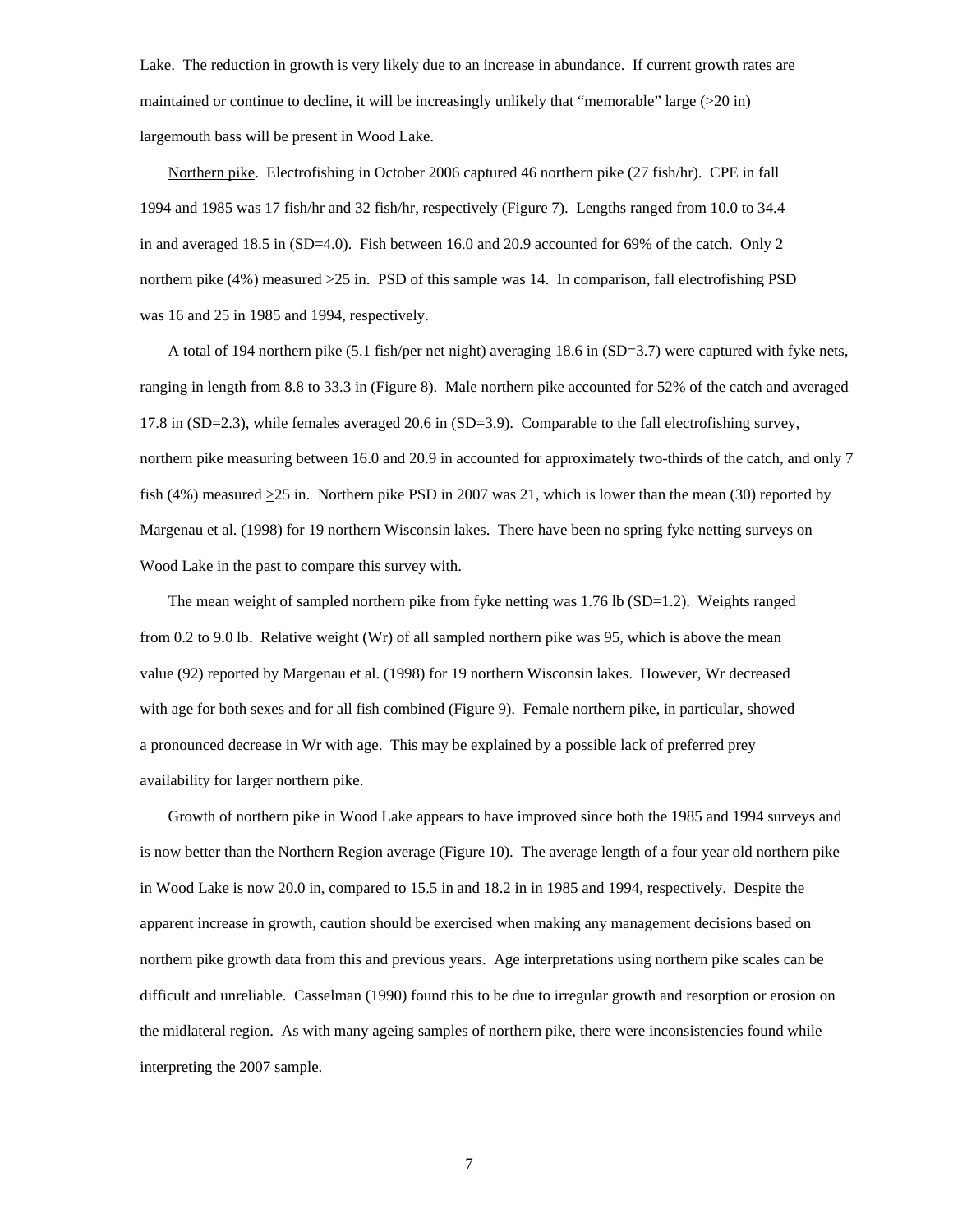Bluegill. October electrofishing captured 168 bluegills up to 8.1 in and averaging 4.1 in  $(SD=1.6)$ . Sample PSD was 21 with more than half of the sample measuring <4 in. In contrast, less than 10% of the catch from fall electrofishing in both 1985 and 1994 measured <4 in (Figure 11). PSD of the 1985 and 1994 samples were 63 and 47, respectively. CPE in October 2006 was 373/ hr (168 fish/ mi), which is higher than in both 1985 (317 fish/hr) and 1994 (258 fish/hr; Figure 12). While CPE for fish 5.5 to 7.5 in was much lower than in 1985 and 1994, CPE for bluegills  $>7.5$  in was higher.

 May electrofishing captured 390 bluegills, of which 371 were measured (Figure 13). Mean and maximum lengths were 4.9 (SD=1.5) and 8.2 in, respectively. PSD of this sample was 36, and CPE was 600 fish/hr (260 fish/ mi). Like the October sample, bluegills <4 in were abundant, indicating large bluegill year classes in recent years. However, large bluegills  $(≥7.5)$  were also caught more frequently than in past surveys, exhibiting a catch rate (38 fish/hr) that was nearly five times higher than in any previous survey. Despite the increase in largemouth bass abundance, the bluegill population appears to be more abundant than it had been during past surveys. Predation by largemouth bass has not reduced the bluegill population and may have even triggered a compensatory response of increased bluegill reproduction. Lewis and Helms (1964) found that bluegills have a remarkably low vulnerability to largemouth bass. This may explain the reduction in largemouth bass growth during the same period that bluegills appear to have become more abundant. In addition, the bluegill population may have benefitted from predation by largemouth bass on other species.

 Growth of bluegills in Wood Lake has declined since 1985 and is now below state and regional averages for fish ages 5 and younger (Figure 14). However, bluegill growth remains faster than the local average, especially for older fish. Growth data from 1985 shows a similar pattern of sub-average growth in young bluegills and above average growth in older bluegills. The high catch rate of small bluegill is evidence of recent strong hatches and is likely contributing to the sub-average growth of young bluegills. Wood Lake is a popular panfish lake and receives more fishing pressure than most lakes in the area. It is possible that high bluegill harvest helps maintain and even improve the growth of older bluegills.

Non-game species and mini fyke net sampling.A total of 21 species of fish were captured with mini fyke nets (Table 1). Bluegills and bluntnose minnows dominated the catch. Nearly 800 bluegills were captured, with 74% of them identified as young-of-the-year (YOY). Largemouth bass, blacknose shiners, brook silversides, and yellow perch were also common. Ten species were captured in 2006 that did not appear in the 1996 mini fyke net survey. There were three species sampled in 1996 that were not found in 2006. Bluegills, bluntnose minnows, and blacknose shiners were captured at a much higher rate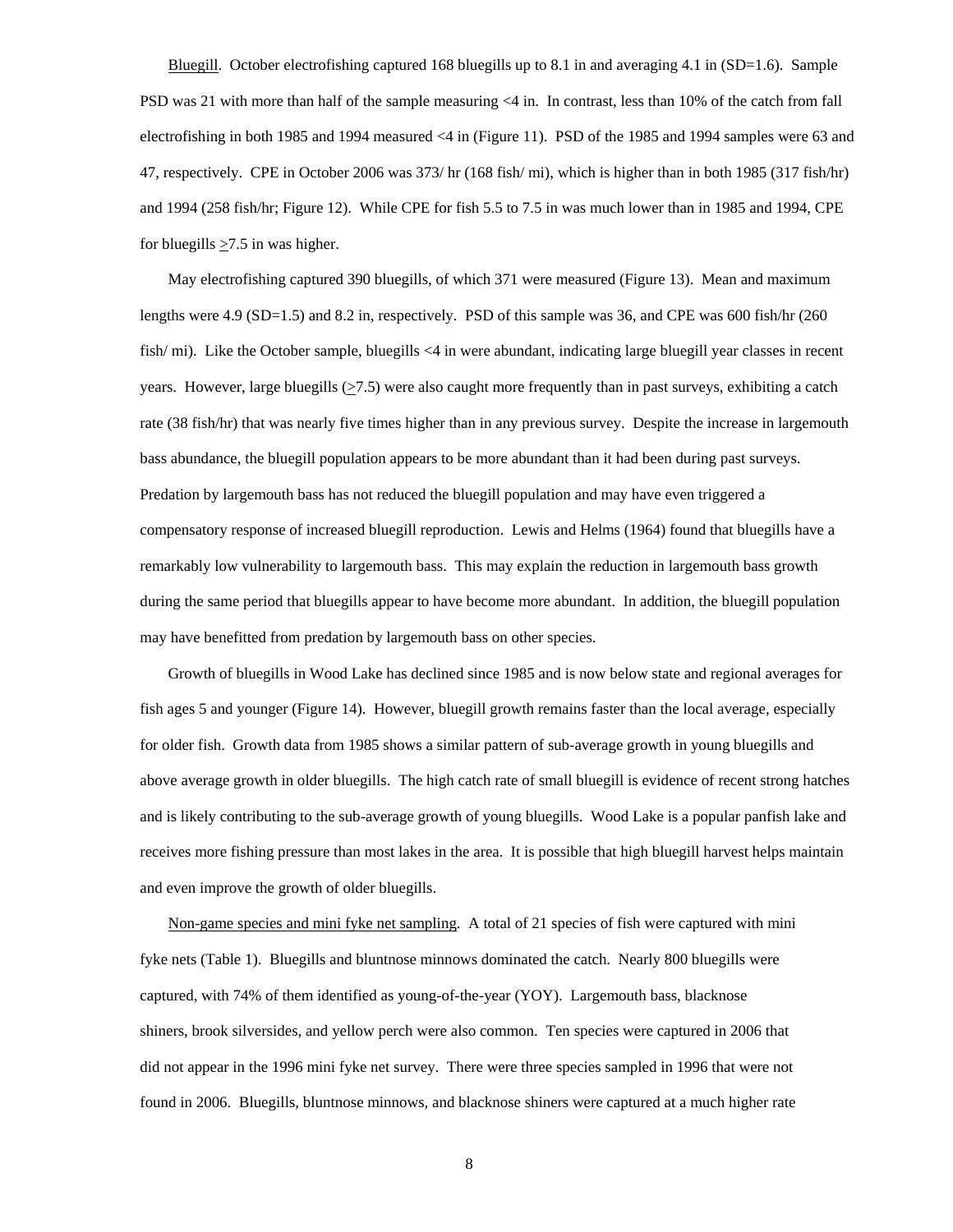than in 1996, while largemouth bass, pumpkinseeds and green sunfish were less common than in the 1996 survey.

 It appears that white suckers and shorthead redhorse were less abundant in 2006/2007 than they were in the past. Both were noted as common during the September 1994 electrofishing survey, but only 2 white suckers and 3 shorthead redhorse were captured during electrofishing in October 2006. Fyke netting in April, when white suckers are fairly vulnerable to capture, accounted for <0.5 fish per netnight. The apparent decrease in their abundance may be due to the dramatic increase in largemouth bass numbers and may be partially responsible for the decline in largemouth bass growth, as well as the decline in Wr of older/larger northern pike.

 A small number of rusty crayfish were captured in the April fyke net survey. This is the farthest point upstream on the Wood River that they have been documented by WDNR. As a recent introduction to Wood Lake, it is probable that rusty crayfish numbers will increase in the future and may cause significant habitat alterations, impacting the fish community.

### **Summary and Management Recommendations**

- 1. Largemouth bass were abundant in Wood Lake. Sampling catch-per-effort was much higher than in previous surveys. The growth rate of largemouth bass declined since 1994 and was below state and regional averages in 2006. CPE of larger fish (>16 in) has declined, likely as a result of slower growth. The decline of some previously abundant forage species may be a result of predation by an increasing largemouth bass population. Eliminating the 14 in minimum length limit on largemouth bass will likely reduce density and improve growth. Growth rates of largemouth bass should exceed the minimum growth standard (>14 in after 6 years). Growth data should be gathered during the next sampling of Wood Lake. Fall electrofishing CPE for largemouth bass should eventually be reduced to less than 40 fish per hour.
- 2. The northern pike population of Wood Lake appears to be stable. Catch-per-effort was comparable to previous surveys, while growth rates improved. Northern pike may benefit from a reduction in largemouth bass density. No direct management action on the northern pike population is recommended.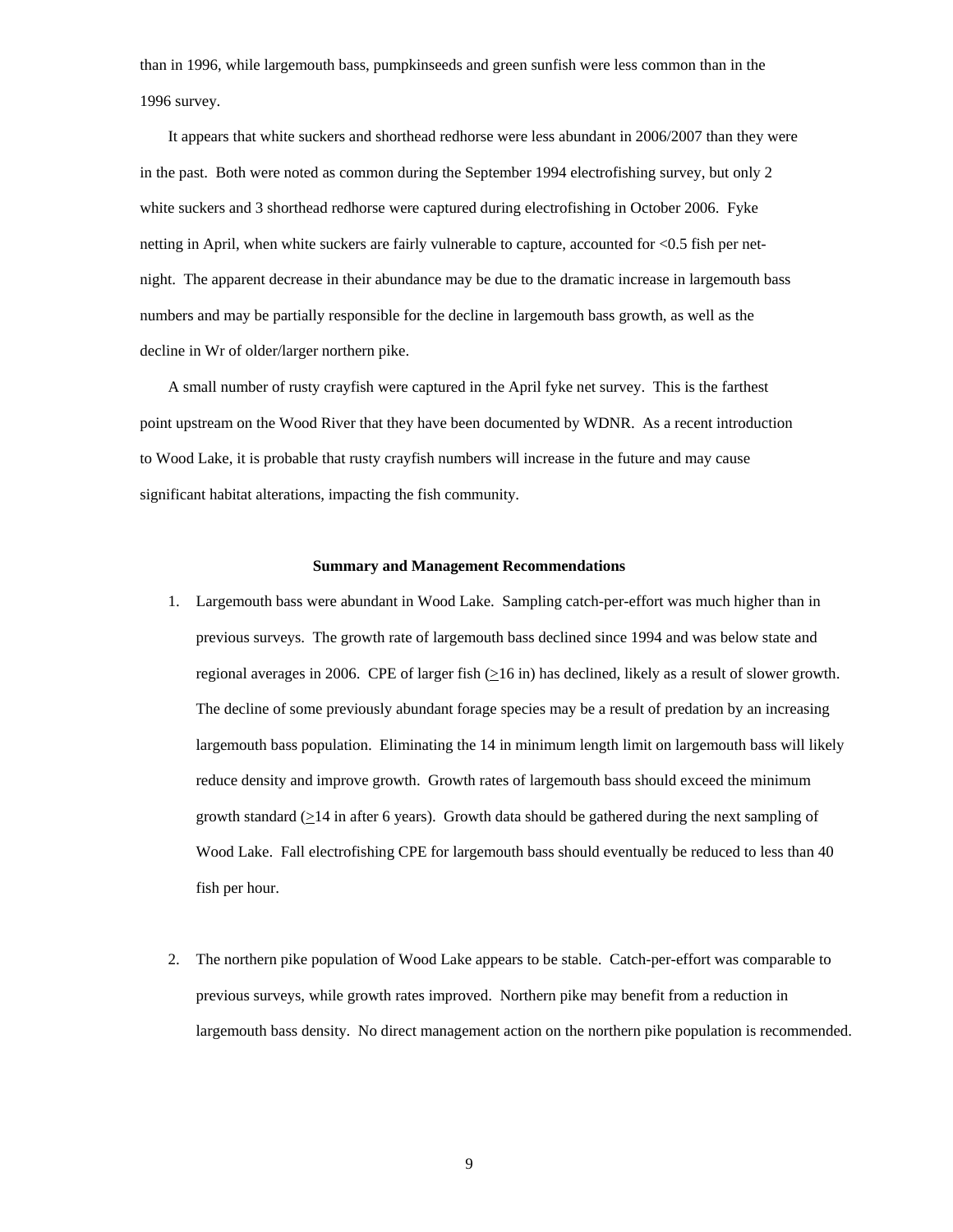- 3. Sampling catch-per-effort of bluegills was higher than in past surveys. Small (<4 in) bluegills, in particular, were captured at a much higher rate, indicating large hatches in recent years. It is possible that largemouth bass predation on other species has benefitted the bluegill population, allowing it to increase. It is also possible that the large hatches are simply due to favorable environmental conditions in recent years. The growth rate of bluegills declined since 1985 and was below state and regional averages in 2006 for fish ages 5 and younger. Despite this, CPE of large bluegills  $(27.5 \text{ in})$  was higher than in past surveys.
- 4. The fish community of Wood Lake remained diverse. More than 30 species of fish were collected during recent sampling. White suckers, redhorse, and common shiners were seen less frequently than in previous surveys. It is possible that increasing largemouth bass abundance has led to this decline. Carp remain a minor component of the fish community. Efforts to reduce or eliminate the carp population are not necessary at this time. The recent discovery of rusty crayfish may eventually cause changes to the habitat and fish community of Wood Lake. Future samplers of Wood Lake should take note of their presence and relative abundance.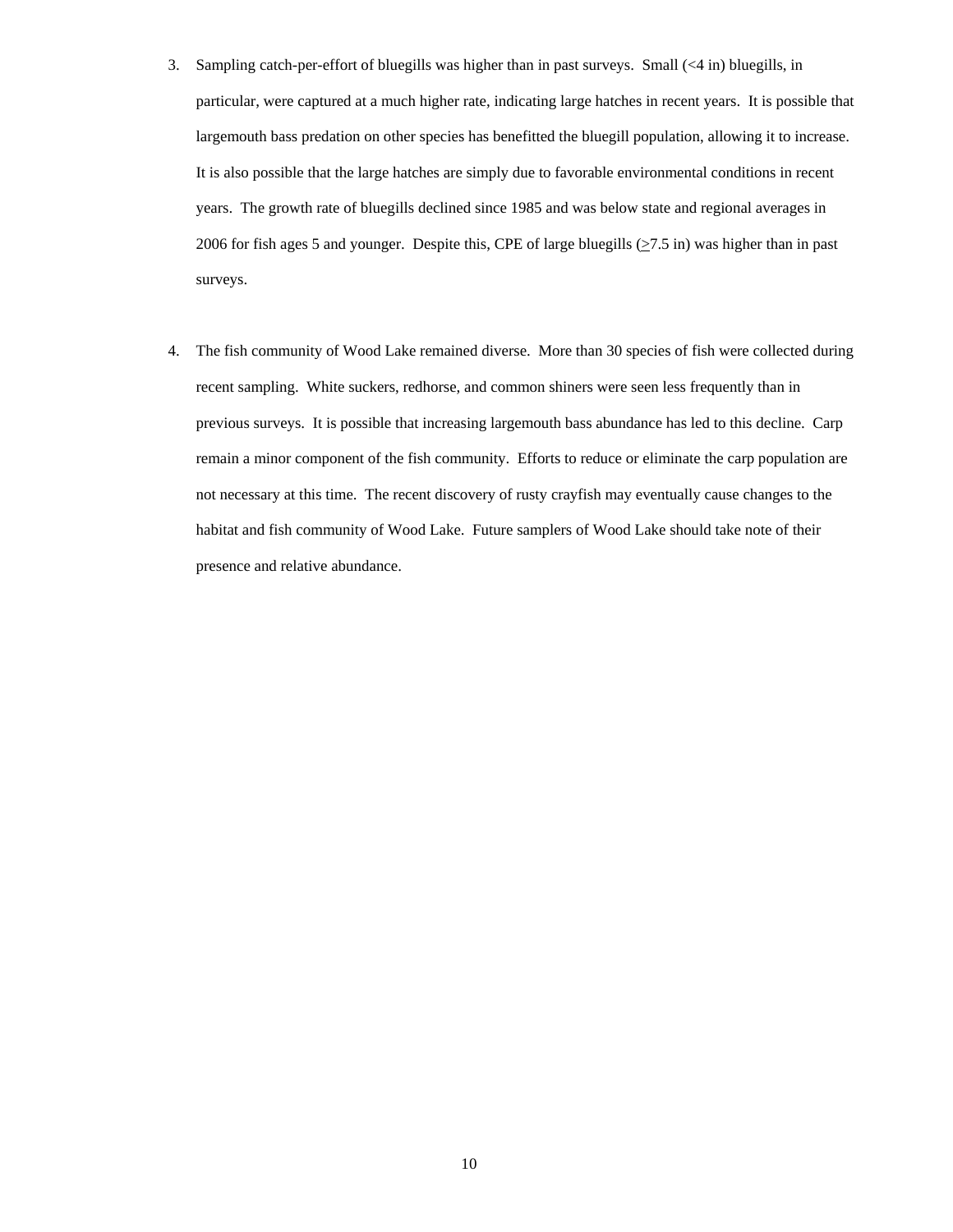- Anderson, R. O., and R. M. Neumann. 1996. Length, weight, and associated structural indices. Pages 447-481 *in* B. R. Murphy and D. W. Willis, editors. Fisheries Techniques, 2<sup>nd</sup> edition. American Fisheries Society, Bethesda, Maryland.
- Cahow, J. 1998. Big Wood Lake Sensitive Area Survey Report and Management Guidelines. Wisconsin Department of Natural Resources.
- Haanpaa, D.G. 1971. Wood Lake (Basic Inventory), Burnett County, Wisconsin Department of Natural Resources.
- Lewis, W.M., and Helms, D.R. 1964. Vulnerability of forage organisms to largemouth bass. Transactions of the American Fisheries Society 93:315-318.
- Margenau, T. M., P. W. Rasmussen, and J. M. Kampa. 1998. Factors affecting growth of northern pike in small northern Wisconsin lakes. North American Journal of Fisheries Management 18:625-639.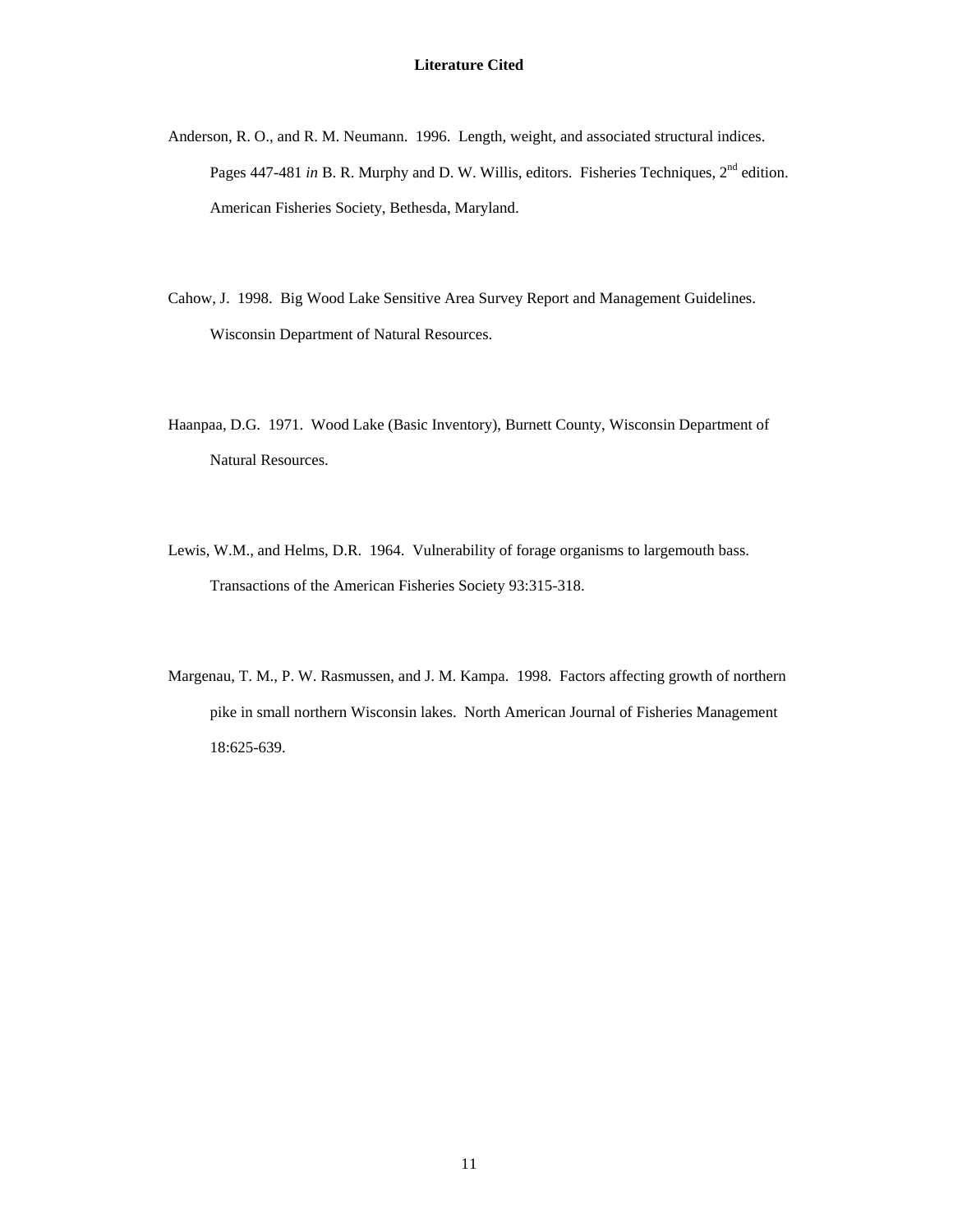|                         | 2006 (8 nets)    |          |                  | 1996 (6 nets)   |  |  |
|-------------------------|------------------|----------|------------------|-----------------|--|--|
| Species                 | Number           | No./Net  |                  | Number No./ Net |  |  |
| <b>Banded killifish</b> | 8                | 1.00     | $\boldsymbol{0}$ | 0.00            |  |  |
| <b>Black bullhead</b>   | $\mathbf{1}$     | 0.13     | 5                | 0.83            |  |  |
| <b>Black</b> crappie    | $\overline{2}$   | 0.25     | $\boldsymbol{0}$ | 0.00            |  |  |
| <b>Blackchin</b> shiner | 3                | 0.38     | $\boldsymbol{0}$ | 0.00            |  |  |
| <b>Blacknose</b> shiner | 46               | 5.75     | $\,8\,$          | 1.33            |  |  |
| Bluegill                | 794              | 99.25    | 270              | 45.00           |  |  |
| <b>Bluntnose</b> minnow | 204              | 25.50    | 6                | 1.00            |  |  |
| Bowfin                  | $\boldsymbol{0}$ | 0.00     | 8                | 1.33            |  |  |
| <b>Brook silverside</b> | 23               | 2.88     | $\boldsymbol{0}$ | 0.00            |  |  |
| Fathead minnow          | $\mathbf{1}$     | 0.13     | $\boldsymbol{0}$ | 0.00            |  |  |
| Golden shiner           | 11               | 1.38     | $\boldsymbol{0}$ | 0.00            |  |  |
| Green sunfish           | $\mathbf{1}$     | 0.13     | 22               | 3.67            |  |  |
| Hornyhead chub          | $\mathbf{1}$     | 0.13     | $\boldsymbol{0}$ | 0.00            |  |  |
| Hybrid sunfish          | $\boldsymbol{0}$ | 0.00     | 101              | 16.83           |  |  |
| Iowa darter             | $\mathbf{1}$     | 0.13     | $\boldsymbol{0}$ | 0.00            |  |  |
| Johnny darter           | 8                | 1.00     | $\overline{4}$   | 0.67            |  |  |
| Largemouth bass         | 44               | 5.50     | 374              | 62.33           |  |  |
| Mimic shiner            | $\,1\,$          | 0.13     | $\boldsymbol{0}$ | 0.00            |  |  |
| Pumpkinseed             | 3                | 0.38     | 59               | 9.83            |  |  |
| Rock bass               | $\mathbf{1}$     | 0.13     | $\boldsymbol{0}$ | $0.00\,$        |  |  |
| Spottail shiner         | $\boldsymbol{0}$ | $0.00\,$ | $\mathfrak{Z}$   | 0.50            |  |  |
| Tadpole madtom          | $\mathbf{1}$     | 0.13     | 3                | 0.50            |  |  |
| Yellow bullhead         | $\,1\,$          | 0.13     | $\sqrt{2}$       | 0.33            |  |  |
| Yellow perch            | 22               | 2.75     | 15               | 2.50            |  |  |

|  |  |  |  |  |  | Table 1. Mini fyke net catch from Wood Lake, Burnett County, 1996 and 2006. |
|--|--|--|--|--|--|-----------------------------------------------------------------------------|
|--|--|--|--|--|--|-----------------------------------------------------------------------------|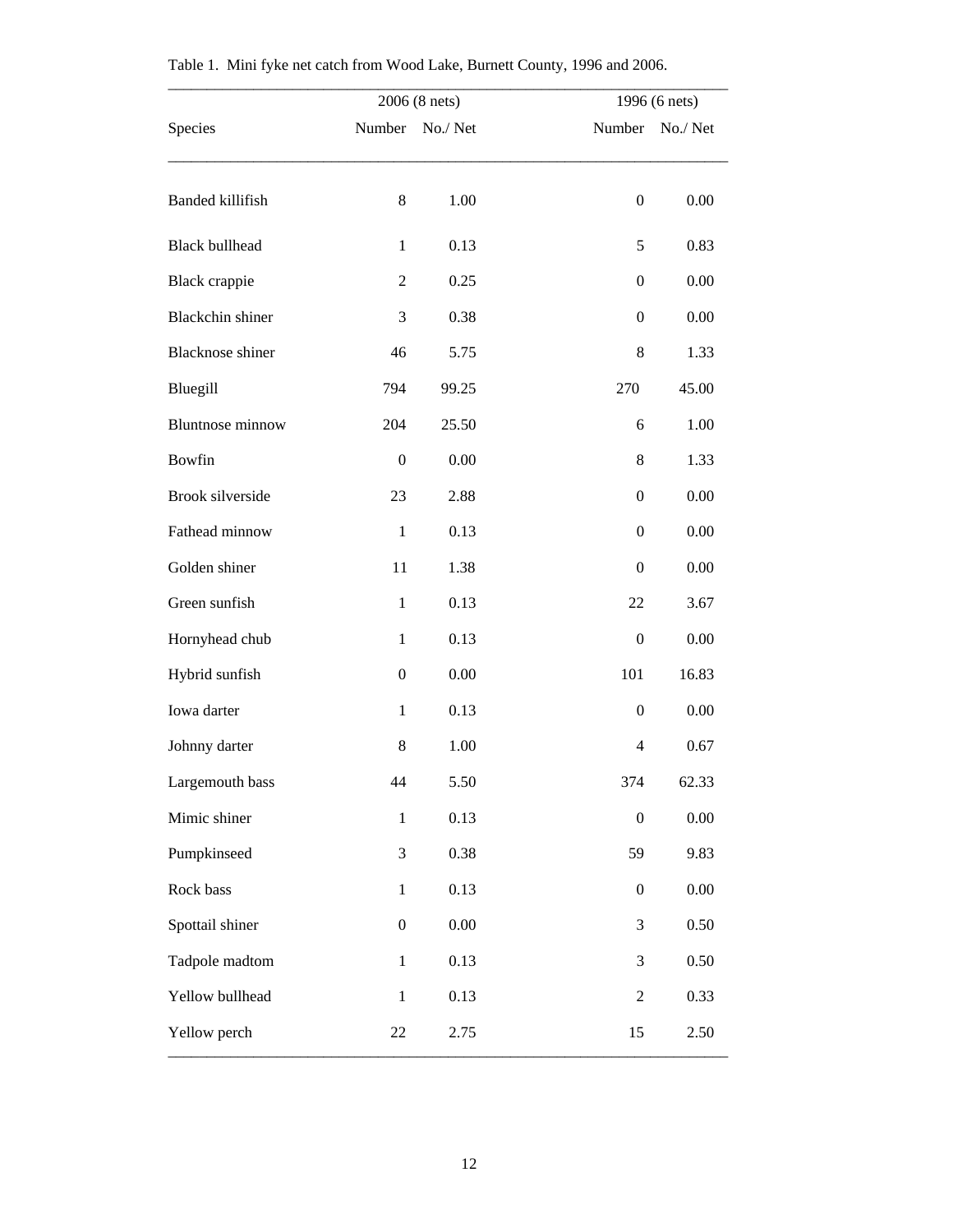

Figure 1. Fyke net locations from Wood Lake, Burnett County, 2006 and 2007.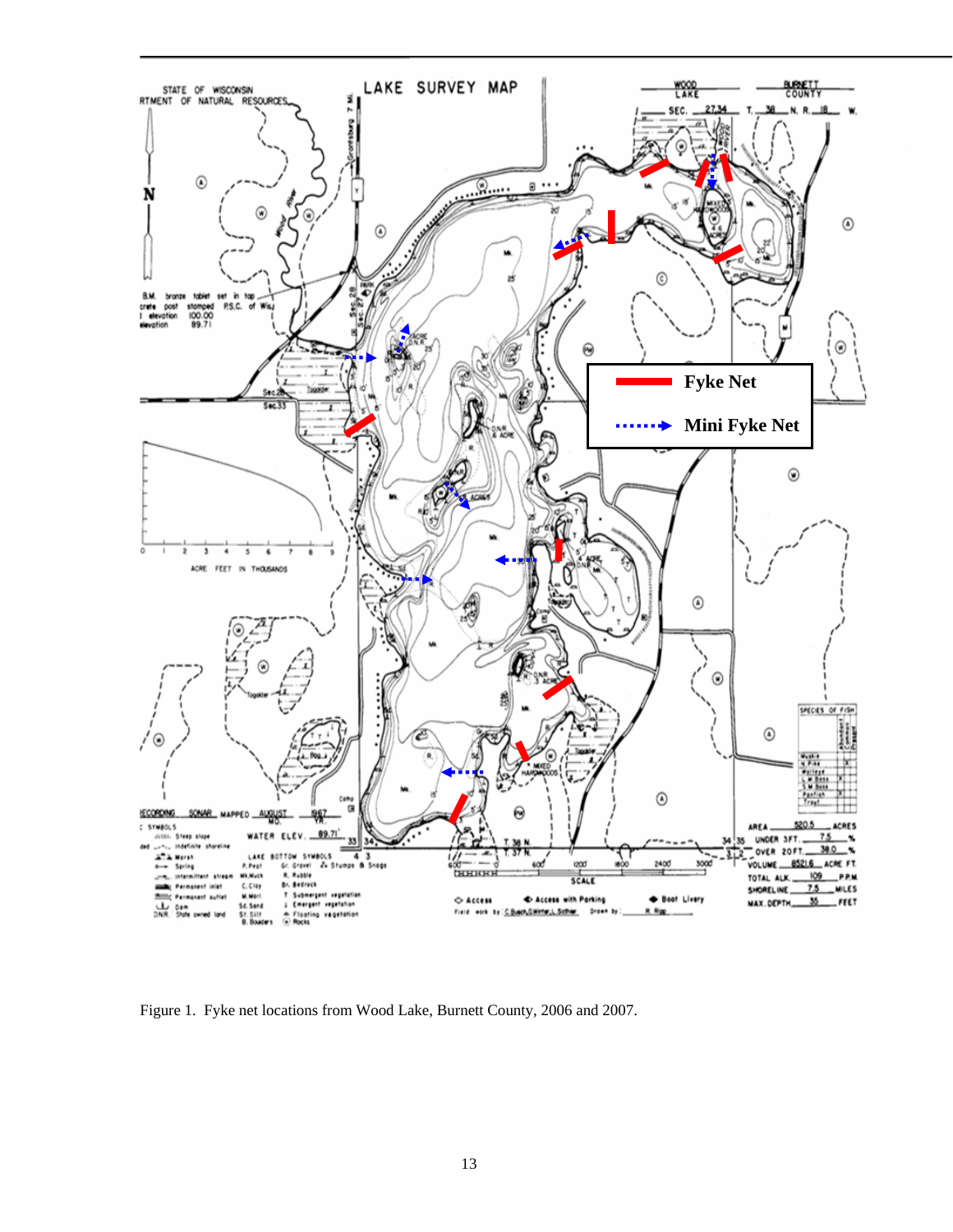

Figure 2. Electrofishing stations for Wood Lake, Burnett County, 2006 and 2007. Dashed lines indicate half-mile index stations.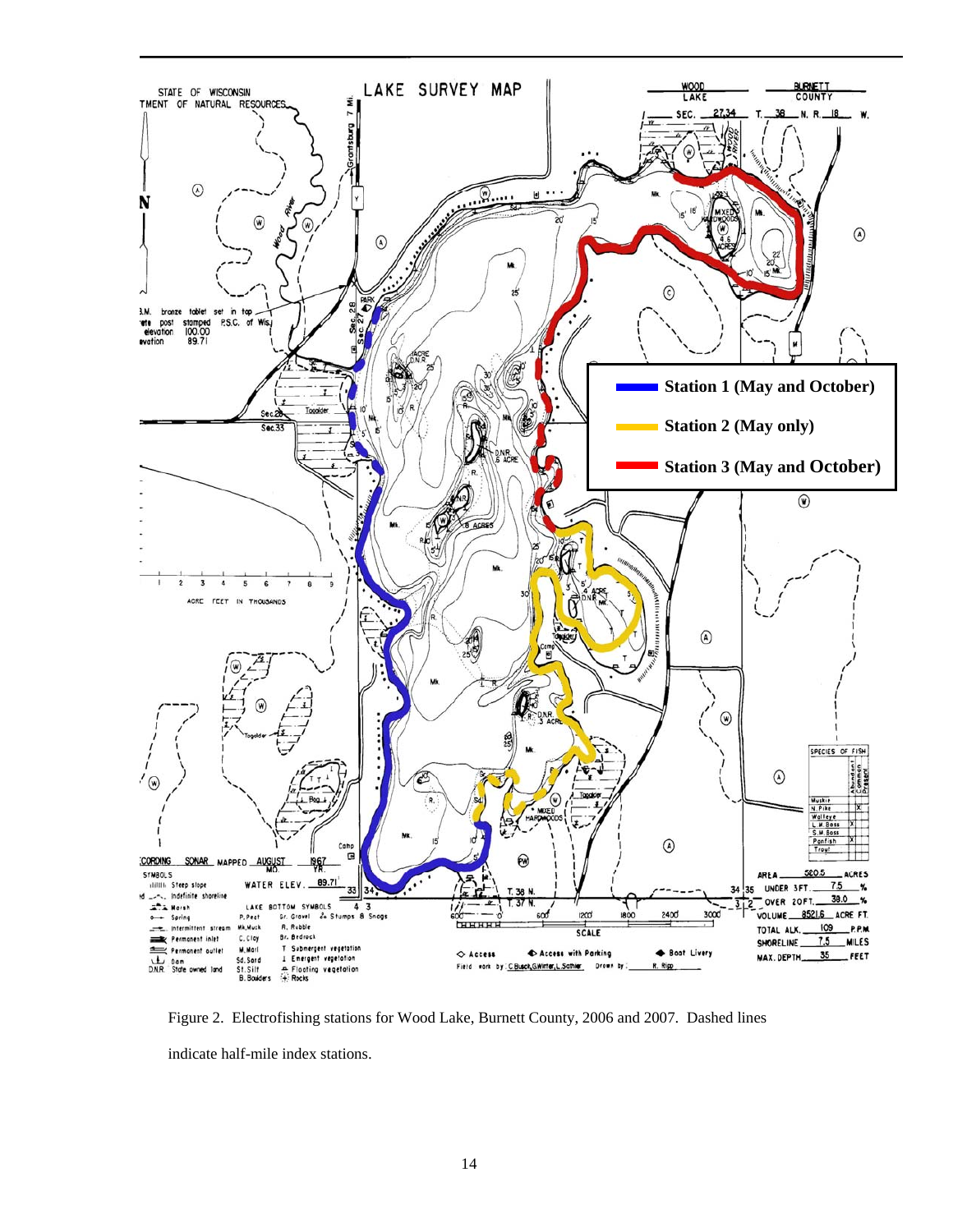

Figure 3. Length frequency of largemouth bass captured with electrofishing in Wood Lake, Burnett County, 2006 and 2007.



Figure 4. Catch-per-effort of largemouth bass captured with electrofishing in Wood Lake, Burnett County, 1985, 1994, and 2006.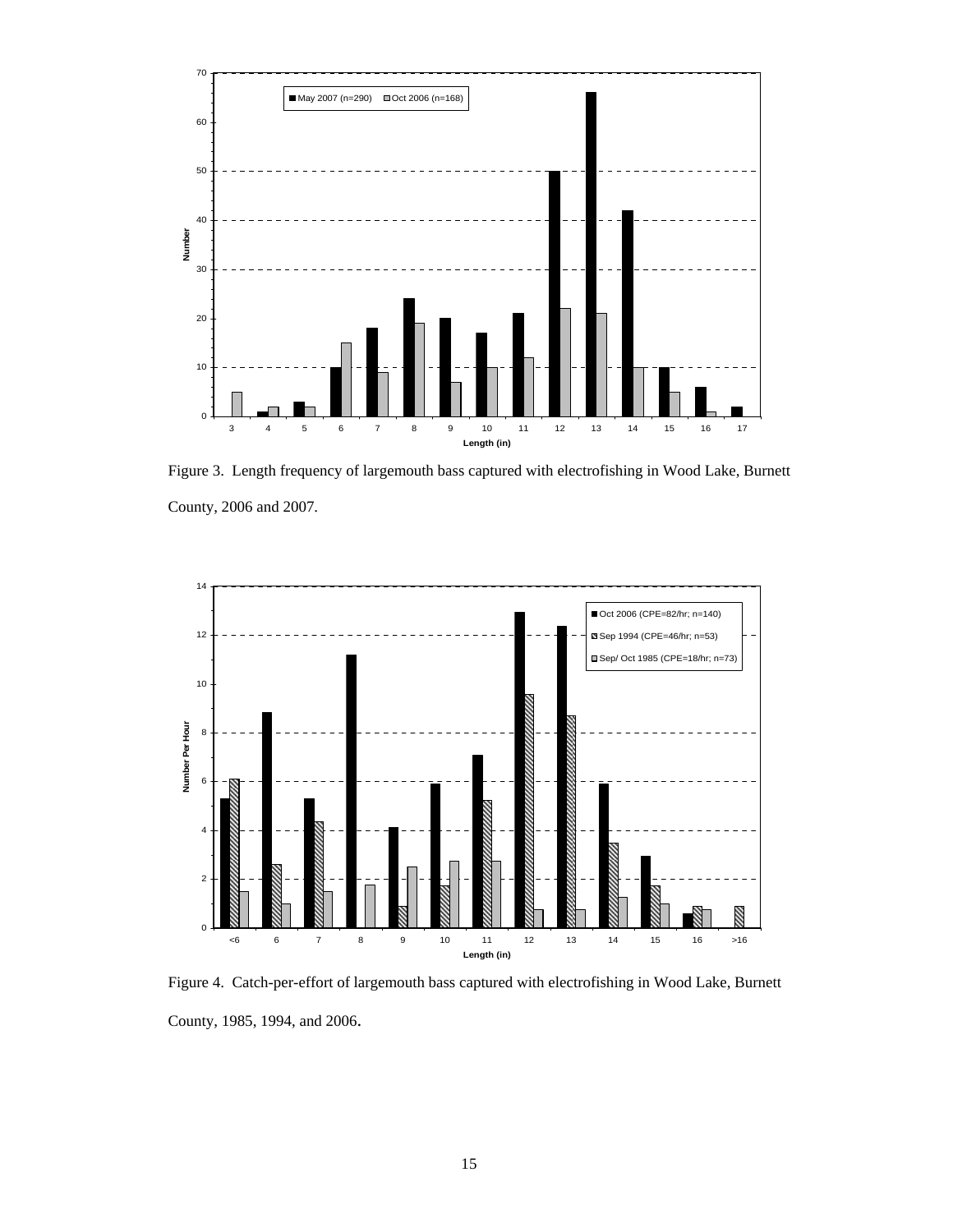

Figure 5. Percent of total catch of largemouth bass captured with electrofishing in Wood Lake, Burnett County, 1985, 1994, and 2006.



Figure 6. Mean lengths at age of largemouth bass from Wood Lake, Burnett County, 1985, 1994, and 2006, with comparisons to regional and statewide means.

\*from WDNR Fish and Habitat Database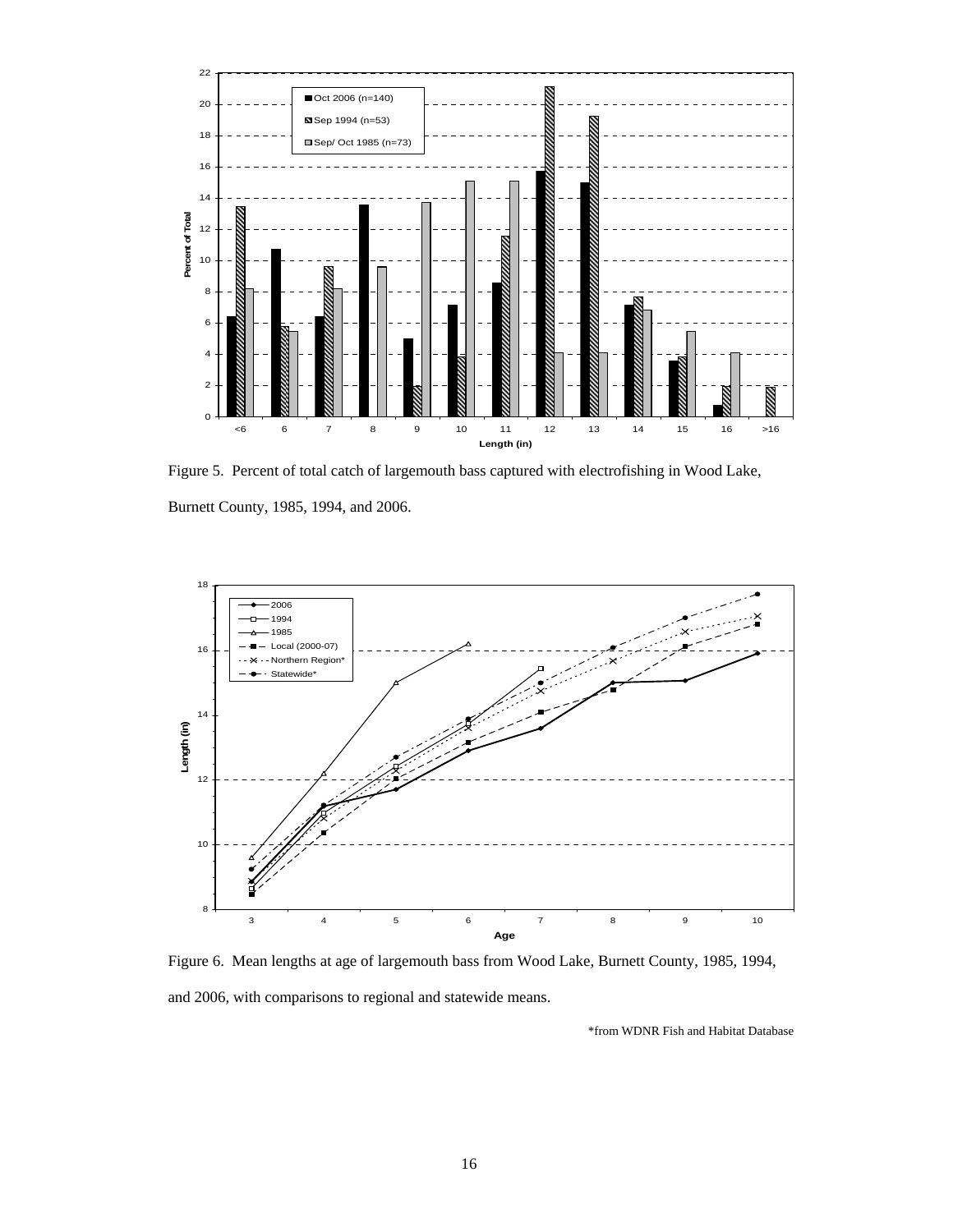

Figure 7. Catch-per-effort of northern pike captured with electrofishing in Wood Lake, Burnett County, 1985, 1994, and 2006.



Figure 8. Length frequency by sex of northern pike captured by fyke net in Wood Lake, Burnett County, 2007.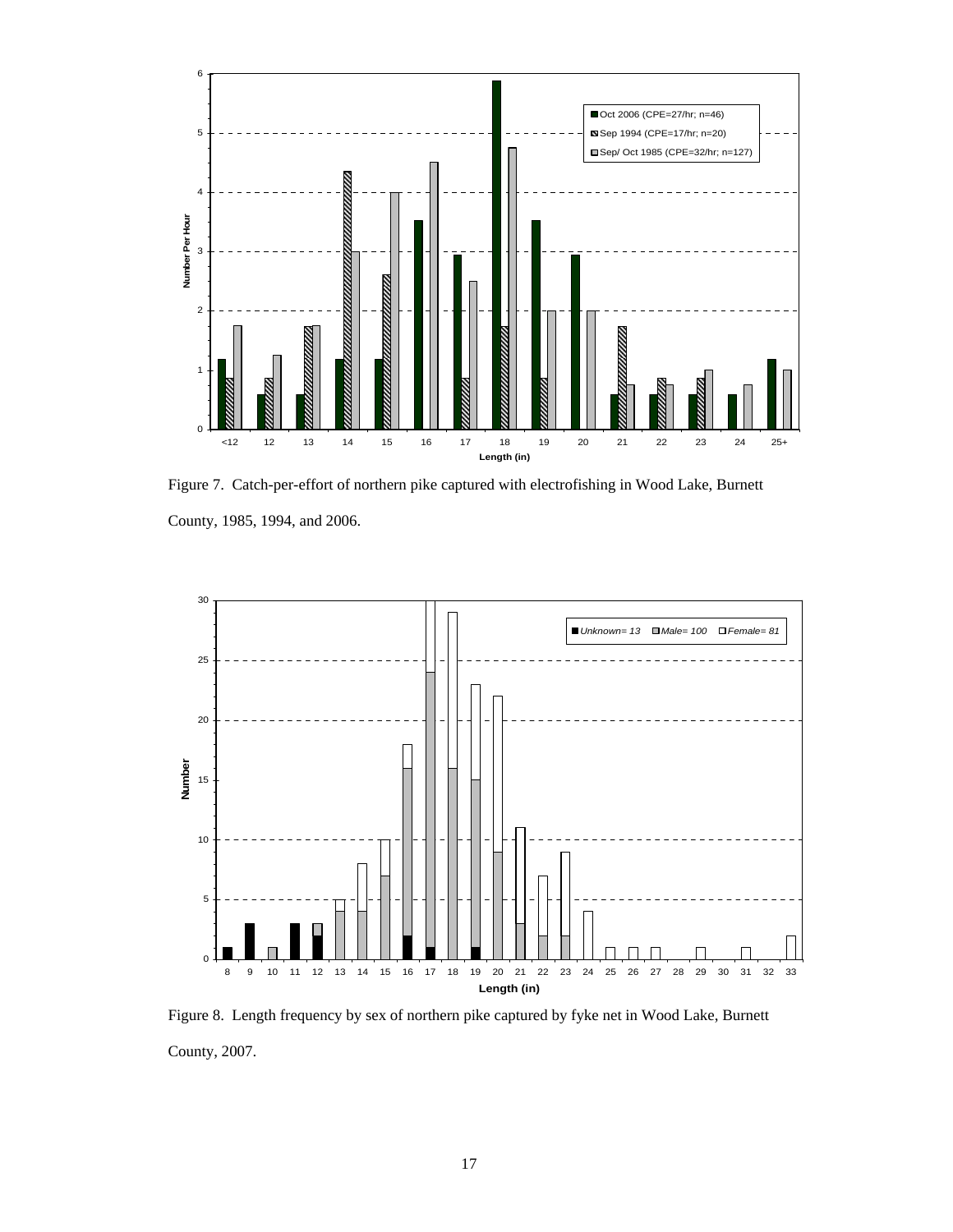

Figure 9. Mean relative weight by age and sex of northern pike from Wood Lake, Burnett County, 2007.



Figure 10. Mean lengths at age of northern pike from Wood Lake, Burnett County, 2007, with comparisons to regional and statewide means.

\*from WDNR Fish and Habitat Database.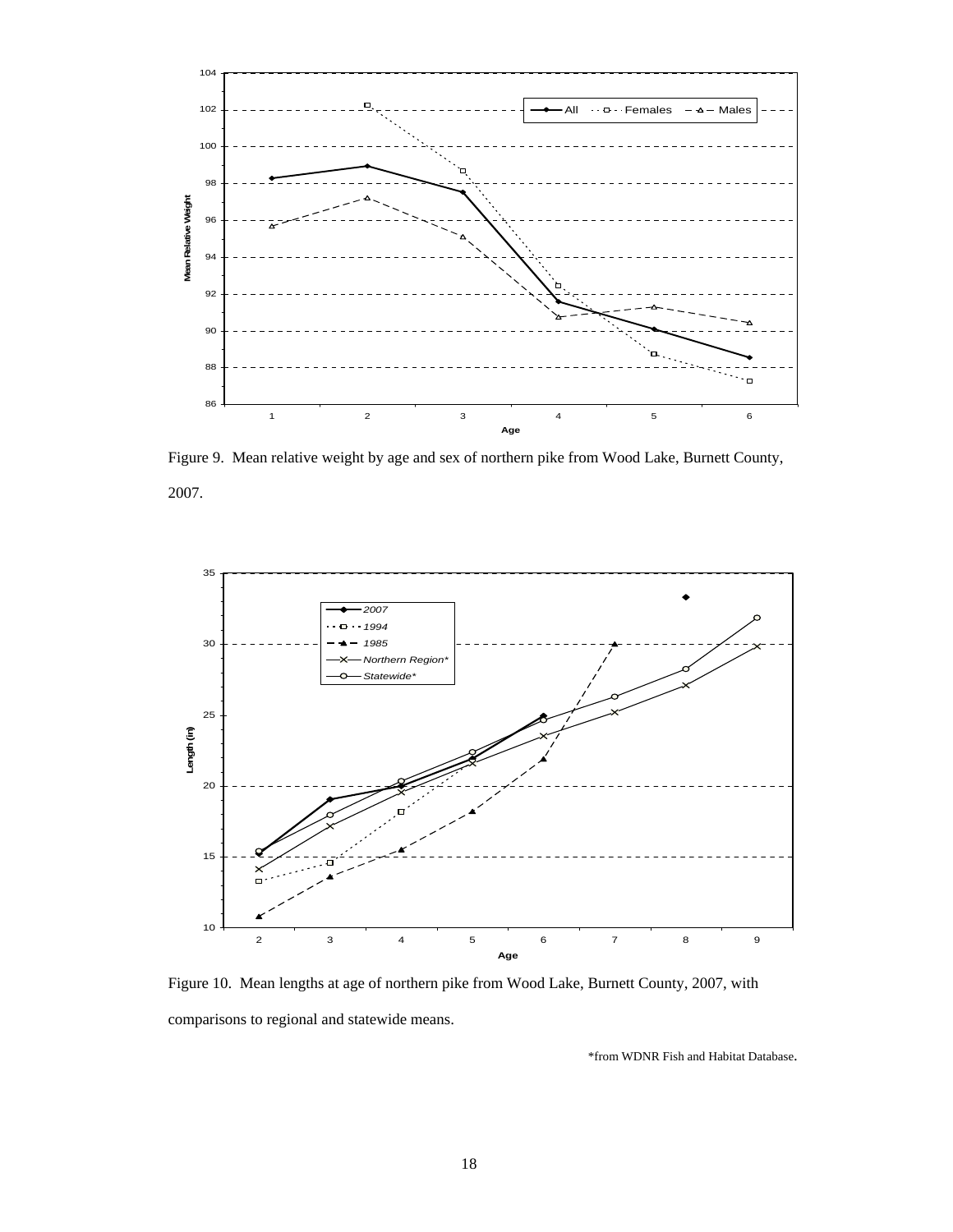

Figure 11. Percent of total catch of bluegill from electrofishing in Wood Lake, Burnett County, 1985, 1994, and 2006.



Figure 12. Catch-per-effort of bluegill captured with electrofishing in Wood Lake, Burnett County, 1985, 1994, and 2006.